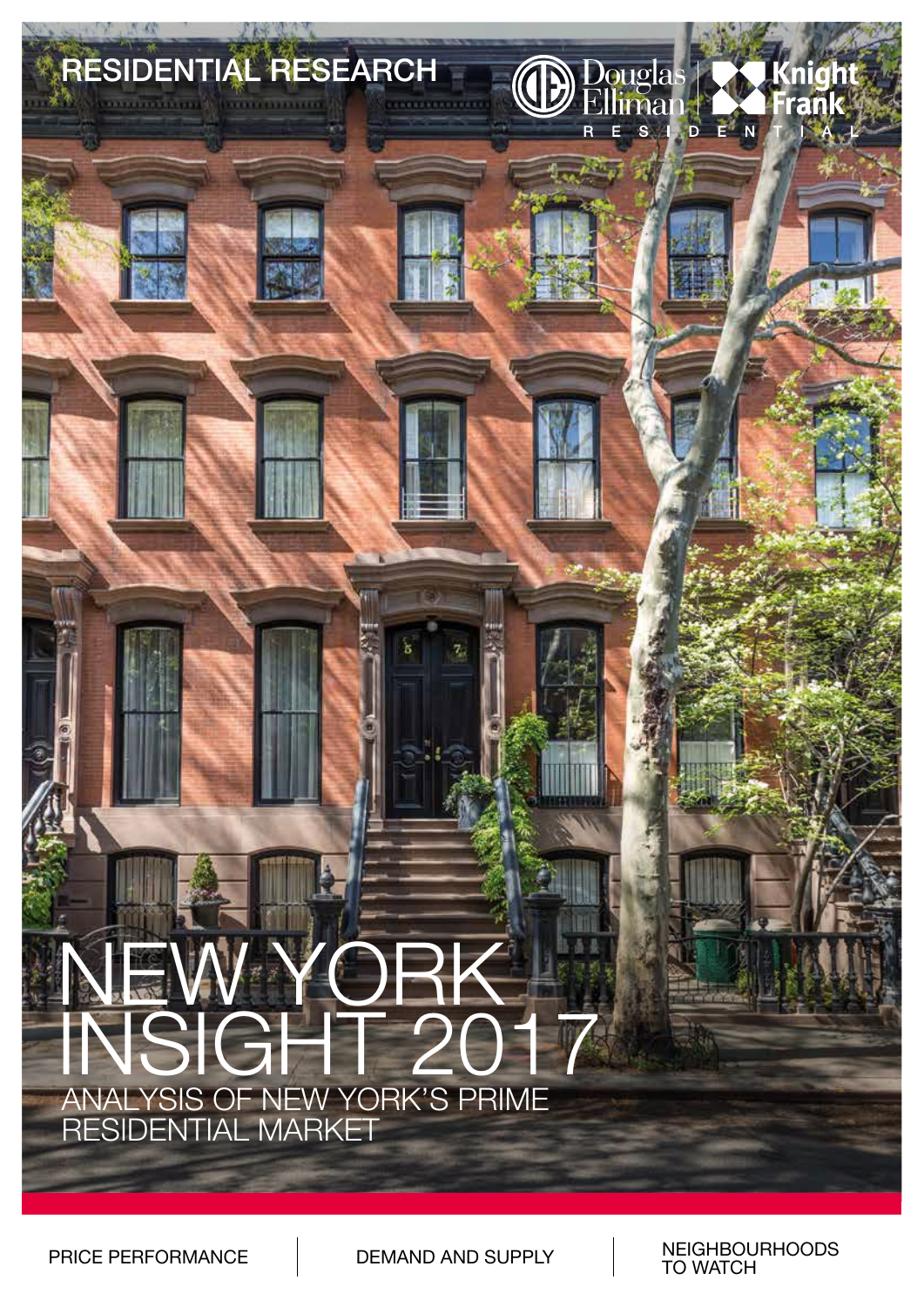Market activity has shifted to something more stable and moderate from what seemed frenzied, frothy and perhaps unsustainable. While prices have not softened, steady activity during these turbulent times may prove to be highly desirable.

#### **Price performance**

Prices throughout much of Manhattan and Brooklyn increased in 2016—with median price, average price, and price per square foot all reaching records. For the first time ever, the average price in Manhattan exceeded US\$2 million. These records were largely driven by the number of new development condominium transactions, particularly in Downtown West and Midtown West. And while activity may be moderating, prices are yet to follow suit.

## **Demand & Supply**

Low interest rates and a steady jobs picture have kept demand robust throughout 2016. Despite the stronger dollar, foreign interest has held up with international buyers making up 25% of the condominium resale market and 35% of demand for new development sales.

Demand has been particularly strong for new developments in the sub-US\$3m price segment, while supply at this price point has been particularly tight.

Since the financial crisis, supply has been low and had been in decline. It is only recently that supply is beginning to increase, with more new developments in the pipeline – a major driver for the market. One such development aiding supply is the mass regeneration of

Hudson Yards, which will bring 5,000 residential units to the market.

# **Areas to watch** Lower East Side/East Village

This area has been home to New York's nightlife for decades and was always the place to be for hipsters and trendsetters, but the opening of the Ludlow Hotel and Dirty French sparked the interest of the highly fashionable jet-set crowd. Close to SoHo, NoLita and Chinatown, the neighbourhood was once dominated by walk ups (i.e.old apartment buildings with no lifts), but new developments like Essex Crossing are changing the landscape.

#### Lower Manhattan

Lower Manhattan – predominately the Financial District – is a thriving neighbourhood for more than just the Wall Street set. The recently-opened World Trade Center Transportation Hub, called the Oculus, has increased access and connectivity to the area. With a broad mix of restaurants and bars on the waterfront and new state-of-theart schools opening in the area, Lower Manhattan has become a much soughtafter location.







Seizing on the revitalisation of Lower Manhattan, developers have added several luxury high-rises to the area including 1 Seaport, One Wall Street, 125 Greenwich Street and 45 Broad Street.

## Brooklyn

One of the first neighbourhoods that ignited Brooklyn's boom and the

**Despite the uncertainty and volatility that defined 2016, the real estate market in New York has been strong and even broke several record highs, thanks, in large part to new development sales.** 

> destination for the young and artistic was Williamsburg. Just a short ride on the L Train, Williamsburg led the way for many hip Brooklyn neighbourhoods and helped drive prices in the borough for over a decade.

#### Long Island City

Long Island City ("LIC") has evolved from an industrial neighbourhood known for its large warehouses, parking lots and film studios into a premier residential neighbourhood filled with galleries, museums and a thriving arts community. Offering a more affordable price point we have seen great interest in the new developments of The Dutch and Factory House.

### **Market outlook**

Perhaps due to the global turbulence we saw for much of 2016, New York, the premier financial capital of the world, is largely regarded as a safe-haven for foreign buyers who often have to contend with taxation issues and/or instability in other cities around the world. In many cases, these buyers are shaking off weaker currency exchanges for the strength of New York real estate.

Furthermore, low interest rates and a healthy job market have spurred many long-term renters into first-time buyers meaning properties priced below US\$3 million move fast.

The strong underpinnings of the U.S. economy and historically low interest rates are likely to be maintained for some time contributing to a stable real estate market for the foreseeable future.

# NEW YORK INSIGHT 2017 | RESEARCH

# **Pushing Boundaries**